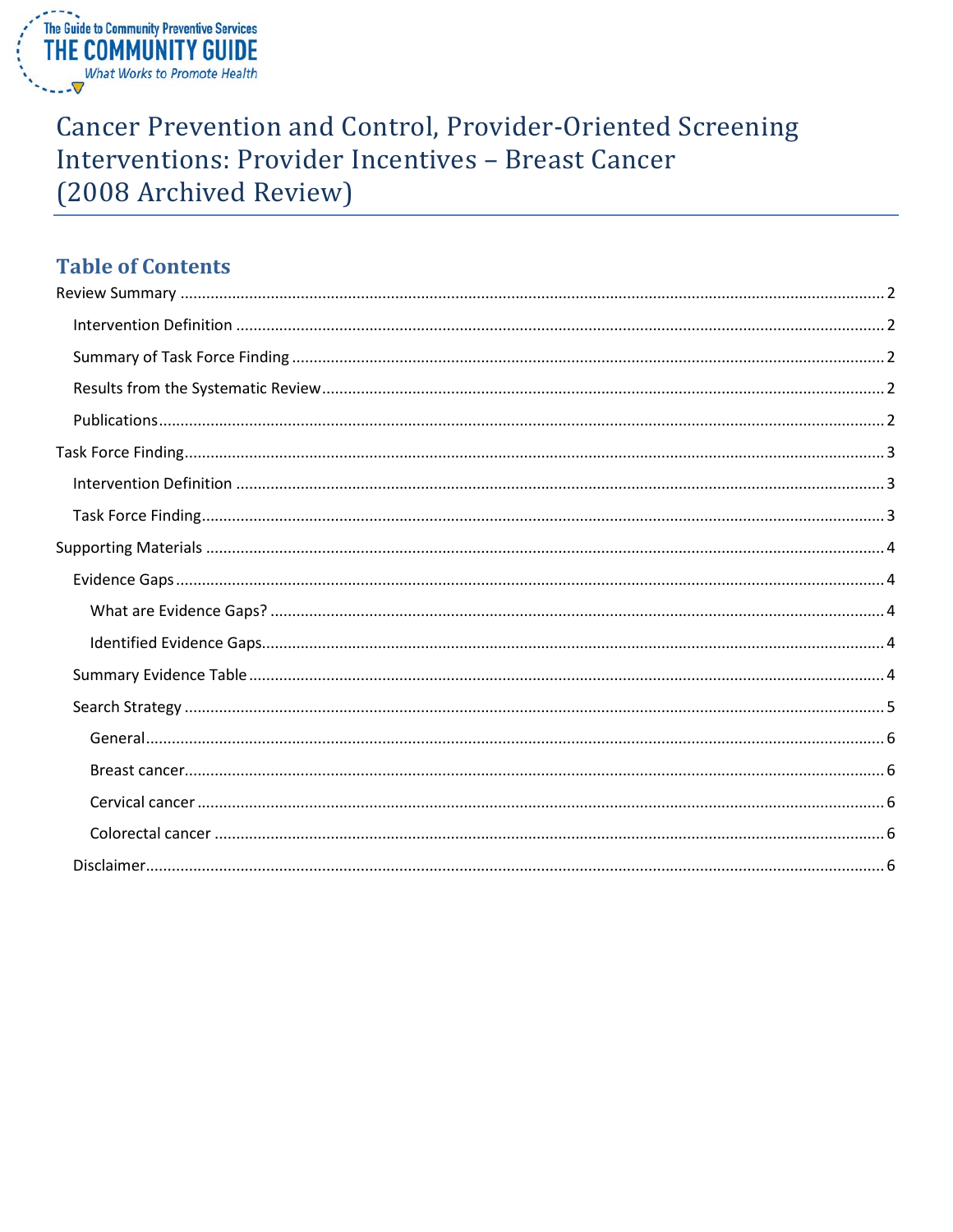

# **Review Summary**

# <span id="page-1-1"></span><span id="page-1-0"></span>**Intervention Definition**

Incentives are rewards that motivate providers to perform screening or refer clients to cancer screening services. The rewards are usually monetary, but may also include other incentives such as continuing medical education credits.

# <span id="page-1-2"></span>**Summary of Task Force Finding**

The Community Preventive Services Task Force finds insufficient evidence to determine the effectiveness of provider incentives in increasing screening rates for breast cancer (based on a small number of studies with inconsistent findings).

The Task Force has related findings for provider incentives specific to the following:

- Cervical cancer (insufficient evidence)
- Colorectal cancer (insufficient evidence)

# <span id="page-1-3"></span>**Results from the Systematic Review**

Three studies qualified for the review of provider incentives to increase breast, cervical, or colorectal cancers, and they showed inconsistent results.

- Completed cervical cancer screening (within 6 months of increasing practitioner compensation for performing Pap tests): an 8 percentage point increase (p\_0.05) (first study)
- Rates of recommending and/or ordering for mammography, Pap test, and FOBT: changes of -1.5, -0.8, and 2.2 percentage points, respectively (second study)
- Recommended or ordered mammography in the intervention group exceeded that of the comparison group by only 1 percentage point, while mammography completion declined by 2 percentage points (third study)

Interventions assessed in the included studies were diverse in their approach and duration.

Economic efficiency is not reviewed for interventions for which there is insufficient evidence to determine effectiveness.

This result was based on a systematic review of all available studies, conducted on behalf of the Task Force by a team of specialists in systematic review methods, and in research, practice and policy related to cancer prevention.

### <span id="page-1-4"></span>**Publications**

Sabatino SA, Habarta N, Baron RC. [Interventions to increase recommendation and delivery of screening for breast,](http://www.thecommunityguide.org/cancer/screening/client-oriented/Cancer2008_SystematicReviews.pdf)  [cervical, and colorectal cancers by healthcare providers: systematic reviews of provider assessment and feedback and](http://www.thecommunityguide.org/cancer/screening/client-oriented/Cancer2008_SystematicReviews.pdf)  [provider incentives](http://www.thecommunityguide.org/cancer/screening/client-oriented/Cancer2008_SystematicReviews.pdf) [www.thecommunityguide.org/cancer/screening/clientoriented/Cancer2008\_SystematicReviews.pdf]. *Am J Prev Med* 2008;35(1S):67-74.

Task Force on Community Preventive Services. Recommendations for client- [and provider-directed interventions to](http://www.thecommunityguide.org/cancer/screening/client-oriented/Cancer2008_TaskForceRecs.pdf)  [increase breast, cervical, and colorectal cancer screening](http://www.thecommunityguide.org/cancer/screening/client-oriented/Cancer2008_TaskForceRecs.pdf) [www.thecommunityguide.org/cancer/screening/clientoriented/Cancer2008\_TaskForceRecs.pdf]. *Am J Prev Med* 2008;35(1S):21-5.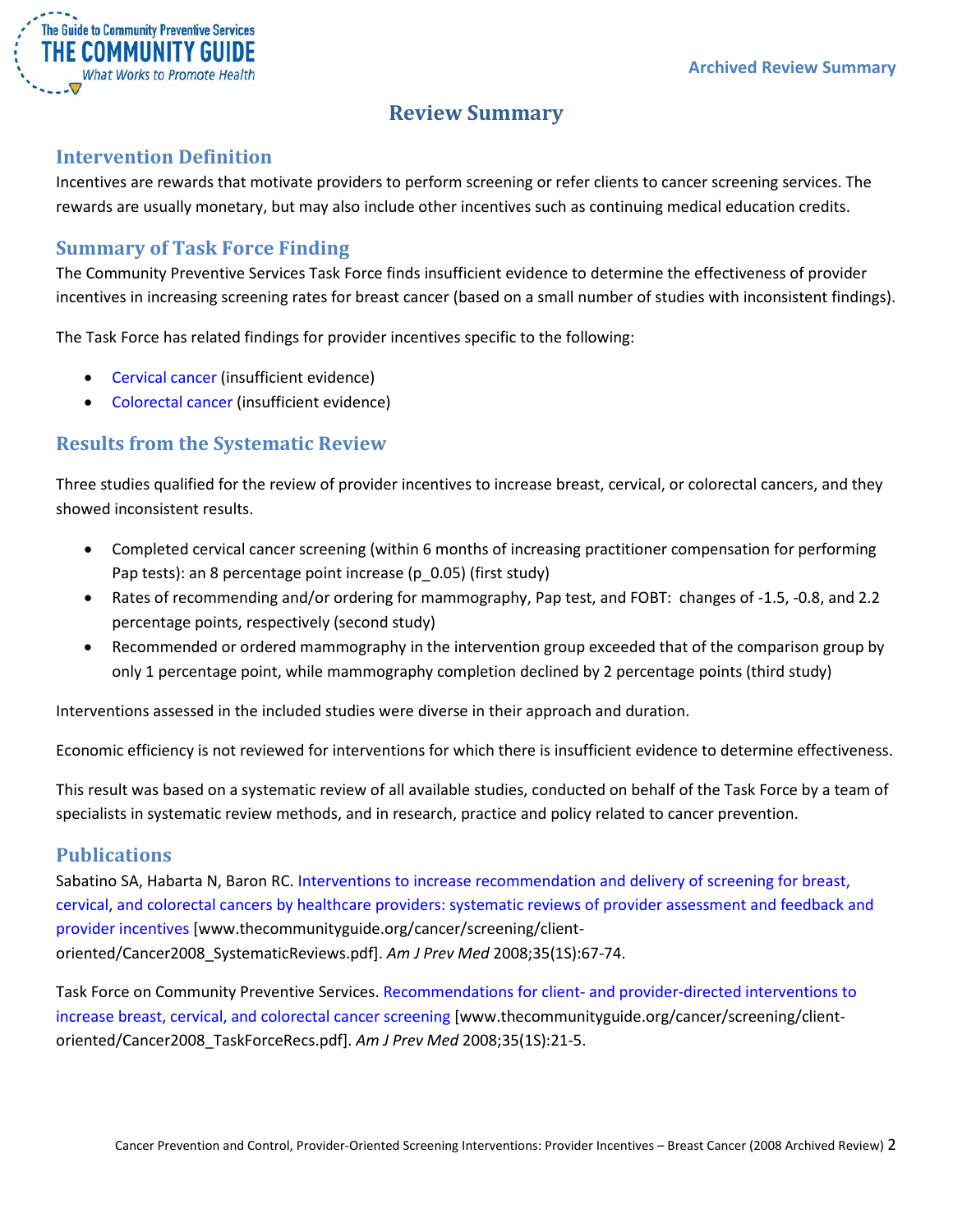

#### **Archived Task Force Finding**

<span id="page-2-0"></span>*The following Task Force finding and supporting materials are for provider incentives to increase breast, cervical, and colorectal cancer screening.*

# **Task Force Finding**

#### <span id="page-2-1"></span>**Intervention Definition**

Provider incentives are rewards (direct or indirect) intended to motivate providers to perform cancer screening or make appropriate referral for their patients to receive these services. Rewards are often monetary, but can also include nonmonetary incentives (e.g., continuing medical education credit). Because some form of assessment is needed to determine whether providers receive rewards, an assessment component may be included in the intervention.

#### <span id="page-2-2"></span>**Task Force Finding (July 2008)\***

The Task Force found insufficient evidence to determine the effectiveness of provider incentives in increasing screening for breast, cervical, or colorectal cancers because too few studies qualified for review, and those that did showed inconsistent results.

\*From the following publication:

Task Force on Community Preventive Services. Recommendations for client- [and provider-directed interventions to](http://www.thecommunityguide.org/cancer/screening/client-oriented/Cancer2008_TaskForceRecs.pdf)  [increase breast, cervical, and colorectal cancer screening](http://www.thecommunityguide.org/cancer/screening/client-oriented/Cancer2008_TaskForceRecs.pdf) [www.thecommunityguide.org/cancer/screening/clientoriented/Cancer2008\_TaskForceRecs.pdf]. *Am J Prev Med* 2008;35(1S):21-5.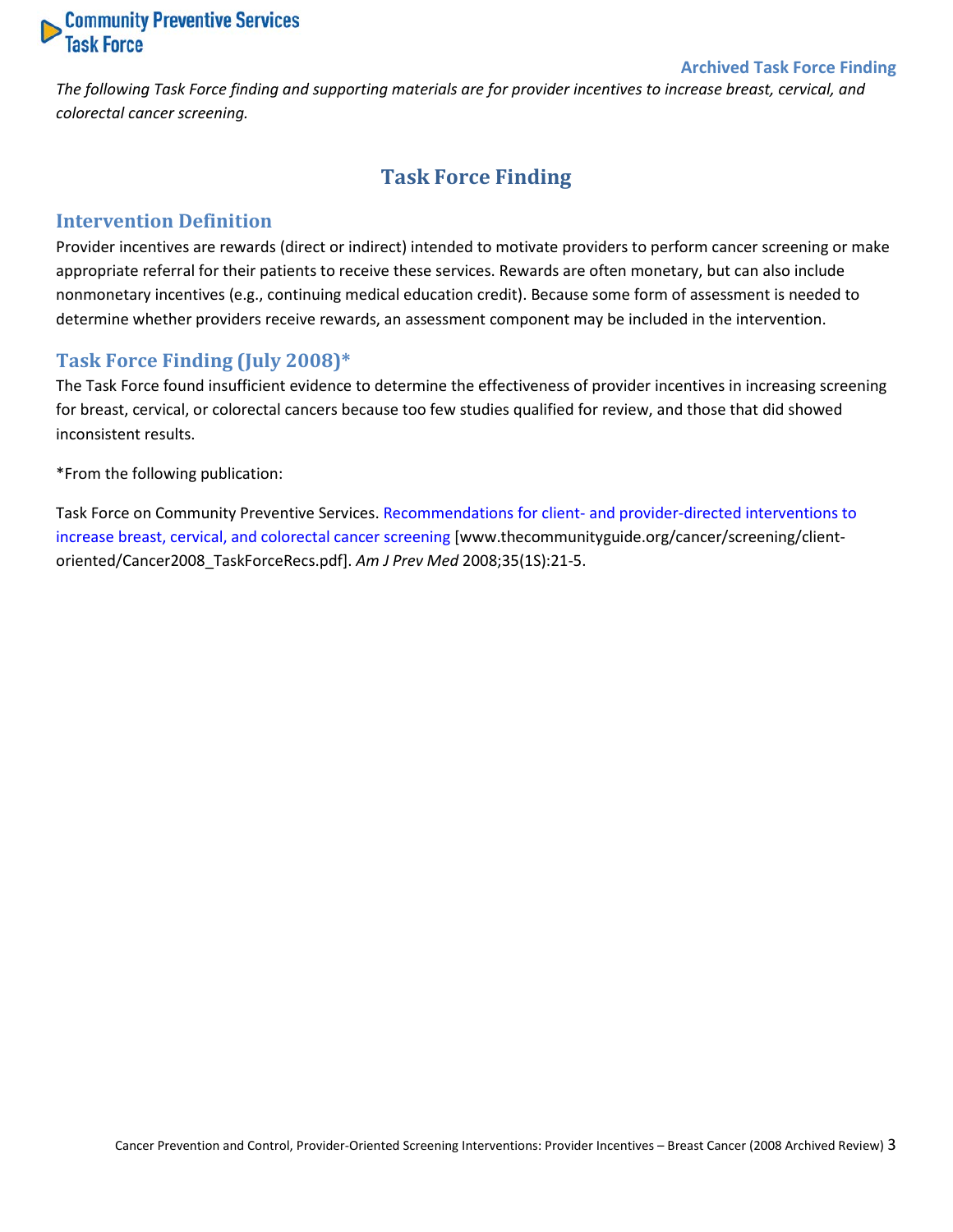

# **Supporting Materials**

# <span id="page-3-1"></span><span id="page-3-0"></span>**Evidence Gaps**

#### <span id="page-3-2"></span>**What are Evidence Gaps?**

Each Community Preventive Services Task Force (Task Force) review identifies critical evidence gaps—areas where information is lacking. Evidence gaps can exist whether or not a recommendation is made. In cases when the Task Force finds insufficient evidence to determine whether an intervention strategy works, evidence gaps encourage researchers and program evaluators to conduct more effectiveness studies. When the Task Force recommends an intervention, evidence gaps highlight missing information that would help users determine if the intervention could meet their particular needs. For example, evidence may be needed to determine where the intervention will work, with which populations, how much it will cost to implement, whether it will provide adequate return on investment, or how users should structure or deliver the intervention to ensure effectiveness. Finally, evidence may be missing for outcomes different from those on which the Task Force recommendation is based.

#### <span id="page-3-3"></span>**Identified Evidence Gaps**

The effectiveness of provider incentives in increasing colorectal, breast, and cervical cancer screening has not been established. Despite great interest in and use of provider incentives in many organized health systems (e.g., pay-forperformance models), relatively little published scientific information is available to assess the effectiveness of incentives in increasing screening for breast, cervical, and colorectal cancers. Several research questions remain.

#### *Effectiveness*

- Are provider incentives effective in increasing screening for colorectal, breast, and cervical cancers?
- Do provider incentives incrementally increase the effectiveness of provider assessment and feedback interventions?

#### *Economic Evidence*

• What are the most cost-effective approaches to reward cancer screening performance and/or referral by practitioners?

#### *Other Positive or Negative Effects*

• Do these interventions result in other positive or negative changes in health behavior or use of healthcare services

### <span id="page-3-4"></span>**Summary Evidence Table**

| <b>Author, Study Period</b> | Design, Category,<br><b>Execution</b>     | <b>Study Location, Setting</b><br>type Population<br><b>Description</b>                                                                    | <b>Interventions Studied,</b><br><b>Comparison, and Number of</b><br><b>Participants</b> |                                                                                                                                       | <b>Outcome and Effect Measure,</b><br><b>Including Percentage Point</b><br>change (Statistical<br>Significance)              |
|-----------------------------|-------------------------------------------|--------------------------------------------------------------------------------------------------------------------------------------------|------------------------------------------------------------------------------------------|---------------------------------------------------------------------------------------------------------------------------------------|------------------------------------------------------------------------------------------------------------------------------|
| Grady, 1997                 | Randomized group trial;<br>greatest; fair | Dayton, OH and<br>Springfield, MA;                                                                                                         |                                                                                          | Provider reminder                                                                                                                     | Mammography Offered<br>2 versus $1 = 1.0$ pct pt (NR)                                                                        |
| NR.                         |                                           | Clinic/office; General,<br>family, or internal<br>medicine community-<br>based practices providing<br>care for women ages 50<br>and older. |                                                                                          | $(n=18)$ versus<br>Provider reminder,<br>assessment and<br>feedback, and<br>provider incentive<br>$(n=20)$ versus<br>Control $(n=23)$ | 2 versus $3 = 6.5$ pct pt (NR)<br>Mammography completed<br>2 versus $3 = 4.2$ pct pt (NR)<br>2 versus $1 = -0.9$ pct pt (NR) |

Cancer Prevention and Control, Provider-Oriented Screening Interventions: Provider Incentives – Breast Cancer (2008 Archived Review) 4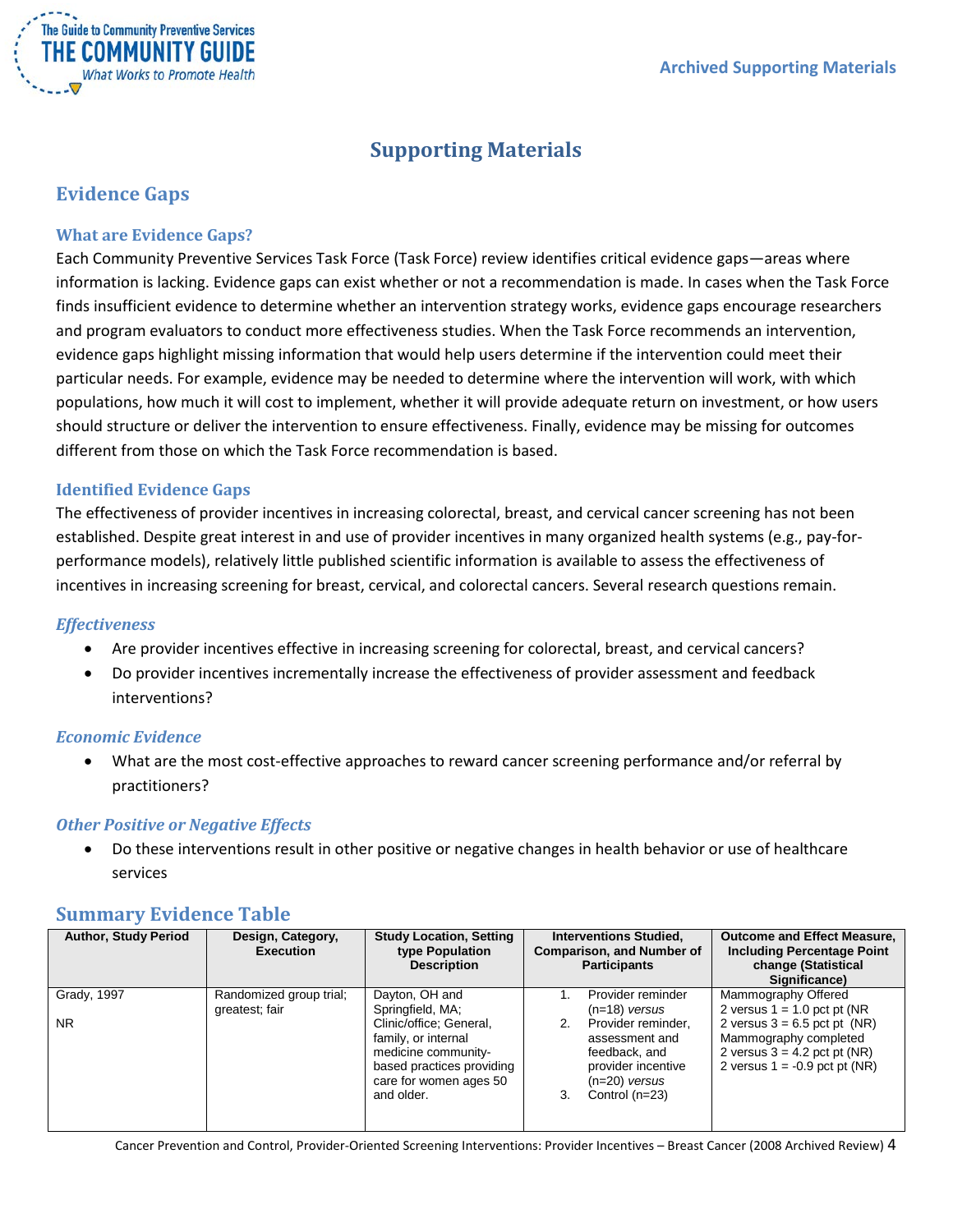

**Archived Supporting Materials**

| <b>Author, Study Period</b>                   | Design, Category,<br><b>Execution</b> | <b>Study Location, Setting</b><br>type Population<br><b>Description</b>                                                                                                                                                                                                                                         | <b>Interventions Studied,</b><br><b>Comparison, and Number of</b><br><b>Participants</b>                                                                                                                                                                                                                                                                                                                                                                                                                                                                                                                                                                                                                      | <b>Outcome and Effect Measure,</b><br><b>Including Percentage Point</b><br>change (Statistical<br>Significance)                                                                                                                                                                                                            |
|-----------------------------------------------|---------------------------------------|-----------------------------------------------------------------------------------------------------------------------------------------------------------------------------------------------------------------------------------------------------------------------------------------------------------------|---------------------------------------------------------------------------------------------------------------------------------------------------------------------------------------------------------------------------------------------------------------------------------------------------------------------------------------------------------------------------------------------------------------------------------------------------------------------------------------------------------------------------------------------------------------------------------------------------------------------------------------------------------------------------------------------------------------|----------------------------------------------------------------------------------------------------------------------------------------------------------------------------------------------------------------------------------------------------------------------------------------------------------------------------|
| Hillman, 1998<br>1993-1995                    | Randomized trial;<br>greatest; fair   | Philadelphia, PA; Primary<br>Care clinics associated<br>with healthcare<br>management<br>alternatives; The 52<br>largest practices in the<br>area were randomized                                                                                                                                               | 1. Provider incentive (financial)<br>offered to physicians based on<br>aggregate practice compliance<br>(%) for cancer screening;<br>semi-annual feedback was<br>given to the providers,<br>documenting site performance<br>for each quideline, an<br>aggregate score as well as the<br>plan-wide scores for<br>comparison. (Clinics n=26)<br>versus<br>2. Control: Usual payment<br>procedures<br>(Clinics n=26)                                                                                                                                                                                                                                                                                             | % compliance for each<br>screening test<br>*charts documenting a<br>physician referral for screening<br>(with or without actual test<br>results) were considered as<br>being compliant. Offered<br>Pap<br>1 versus $2 = -0.8$ pct pt<br>Mammogram<br>1 versus $2 = -1.5$ pct pt<br>Colorectal<br>1 versus $2 = 2.2$ pct pt |
| Reid, 1991<br>April 1 1990 to October<br>1990 | Before after study; least;<br>fair    | Perth and Kinross,<br>Scotland; Community-<br>wide/6 practices;<br>Women $21 - 60$ without a<br>hysterectomy who attend<br>one of the 6 randomly<br>selected general<br>practices from the eligible<br>26 practices in the area.<br>Eligible practices have a<br>minimum list size of 346<br>women per partner. | Patients n=7228<br>1. (I) A new contract for<br>general practitioners revamps<br>the remuneration system for<br>cervical smear testing. The<br>new contract called for<br>remuneration to they<br>practitioner upon reaching the<br>population coverage targets of<br>50% and then 80%.<br>2. Control: Pre-intervention<br>(prior to April 1990) coverage<br>of patients eligible for cervical<br>testing (remuneration to be<br>paid on an item of service<br>basis for taking cervical spears<br>from women aged 35 or older,<br>once every five years. Smears<br>taken from younger patients<br>qualified only if they had had 3<br>pregnancies; any other smears<br>were not specifically<br>recompensed) | Proportion of women with<br>cervical screening (using %<br>population coverage<br>1 versus $2 = 8.0$ pct pt (<<br>.0001) (we calculated using Epi-<br>Info; M-H adjusted)                                                                                                                                                  |

# <span id="page-4-0"></span>**Search Strategy**

*The following outlines the search strategy used for reviews of these interventions to increase breast, cervical, and colorectal cancer screening: Client Reminders (archived); Client Incentives (archived); Mass Media Targeting Clients (archived); Small Media Targeting Clients; Group Education for Clients (archived); One-on-One Education for Clients (archived); Reducing Structural Barriers for Clients (archived); Reducing Client Out-of-Pocket Costs (archived); Provider Assessment and Feedback (archived); Provider Incentives (archived).*

To establish the evidence base the team searched five computerized databases from the earliest entries in each through November 2004: MEDLINE, database of the National Library of Medicine (from 1966); the Cumulative Index to Nursing and Allied Health database (CINAHL, from 1982); the Chronic Disease Prevention database (CDP, Cancer Prevention and Control subfield, from 1988); PsycINFO (from 1967); and the Cochrane Library databases. Medical subject headings (MeSH) searched (including all subheadings) are shown below. The team also scanned bibliographies from key articles and solicited other citations from other team members and subject-matter experts. Conference abstracts were not included because, according to Community Guide criteria, they generally do not provide enough information to assess study validity and to address the research questions.

Cancer Prevention and Control, Provider-Oriented Screening Interventions: Provider Incentives – Breast Cancer (2008 Archived Review) 5